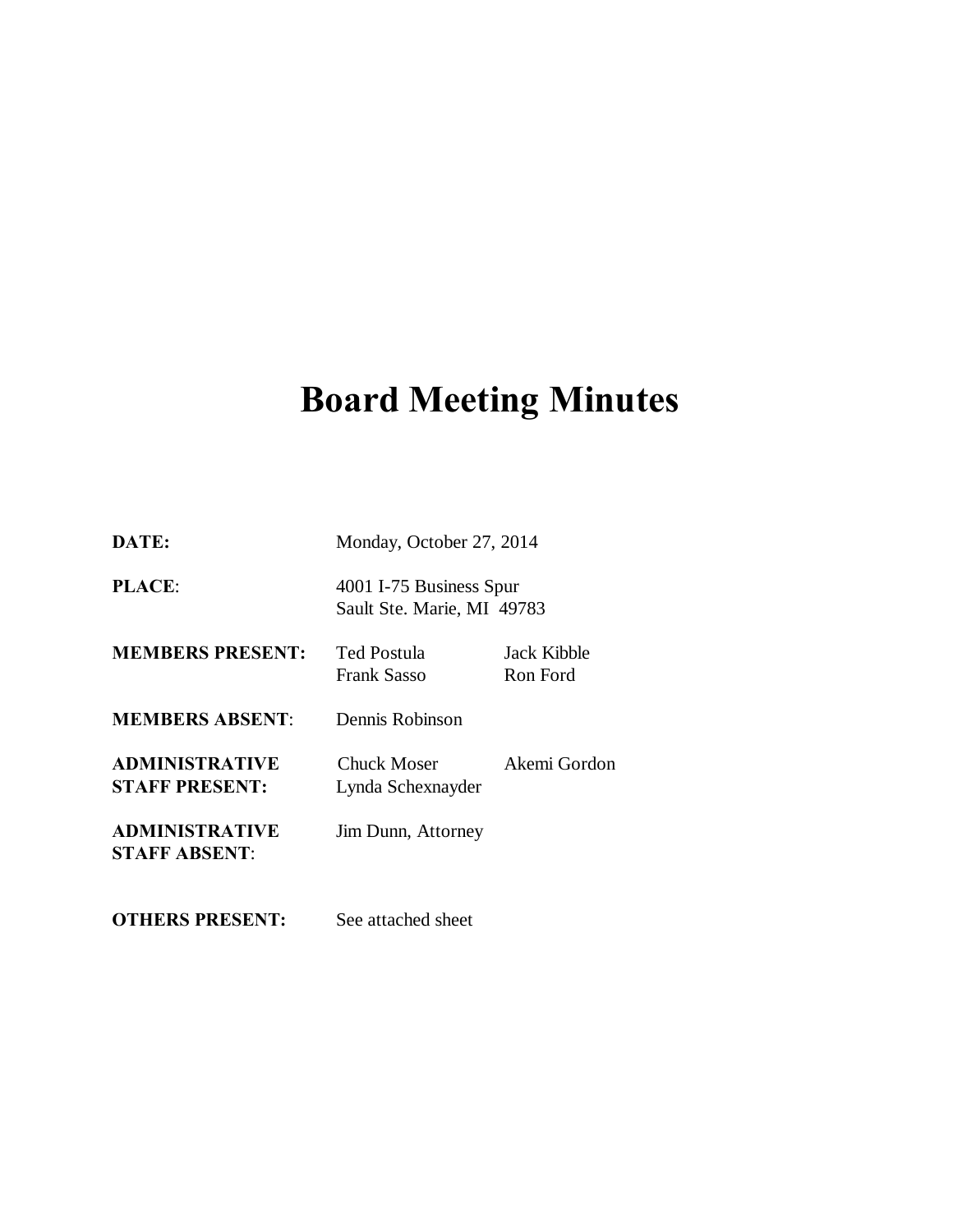#### **I. - II. CALL TO ORDER/ROLL CALL**

The meeting was called to order at 4:15p.m. by Chairman Sasso. All Directors were present with the exception of Director Robinson. Attorney Dunn was absent.

#### **III. PUBLIC COMMENTS**

There were no public comments.

# **IV. APPROVAL OF BOARD MINUTES –October 6, 2014**

With regard to Minutes for October 6, 2014; IT **WAS MOVED** by Director Postula; **SUPPORTED**  by Director Kibble to approve said minutes. **UNANIMOUS.** Motion carried.

# **V. FINANCIAL REPORT-P.E.-September 30, 2014**

Finance Director Gordon went over Financial Statements ending September 30, 2014.

#### **BUSSING**

Finance Director Gordon reported our FYE fares were down 7% (9% for Chippewa and up4% for Luce). Passenger counts decreased by 2% (5% for Chippewa and up 14% for Luce).

The bus system suffered a deficit of \$33,358.01 for the year. Gordon recommended increasing rates on bussing. No public hearing is required because we still have the 3rd increase from the last public hearing left to implement.

# **FERRIES**

Gordon reported fares increased 3% for the year, vehicles and passengers decreased by 5%. The year-end financials show a deficit of \$40,874.29 compared to \$265,336.94 last year. The significant change is due to the absence of the OPEB liability we had in the past.

#### **GENERAL**

Gordon reported the auditors were here doing some prelim last week. They had suggested we have an EFT (electronic funds transfer) policy for making payments online. Gordon will be working on a draft policy for a future meeting.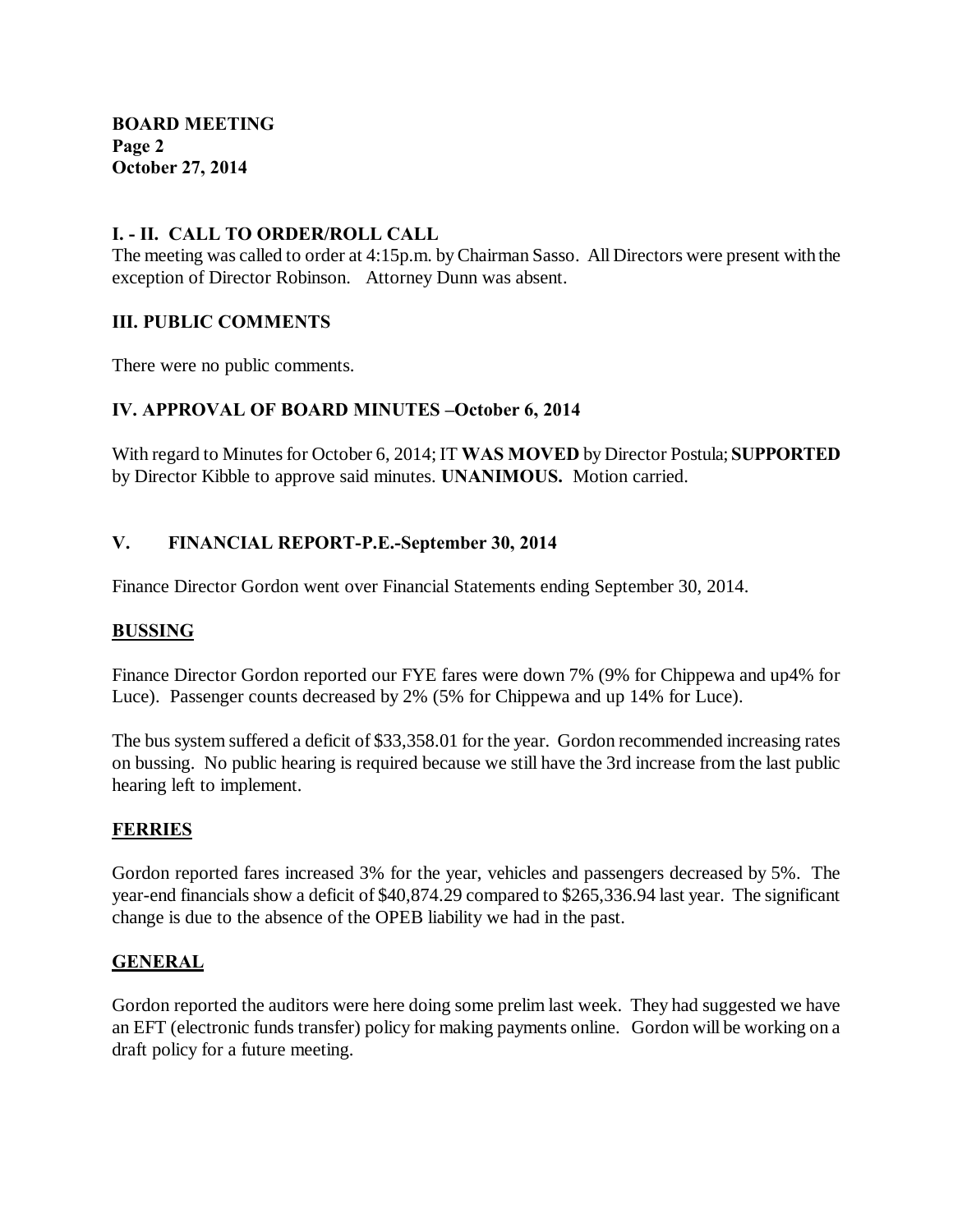With regard to health insurance; P.A. 152 requires we adopt either the 80/20 or capped calculation every year. We have been utilizing the 80/20 rule. There was a short discussion. **IT WAS MOVED** by Director Ford; **SUPPORTED** by Director Postula to stay with the current 80/20 rule. **UNANIMOUS.** Motion carried.

Gordon went over the two proposals received for health insurance. Following a short discussion **IT WAS MOVED** by Director Postula; **SUPPORTED** by Director Ford to stay with Superior Insurance at this time. **UNANIMOUS.** Motion carried.

# **VI. DIRECTOR'S REPORT**

# **FERRIES**

Director Moser reported on October 9th at around 9:30p.m. one of our Captains suffered a pretty severe injury. He was in the pilot house and stepped on the ledge near the stairwell to reach over and turn down the thermostat for the cabin heater. He apparently lost his footing which caused him to fall down the stairs. In doing so he hit his head hard enough to knock himself out and cause a cut that required 8 staples to close. He also injured his hand and wrist and hip on his left side. He has been off work but according to his Doctor, has been approved to return without restrictions beginning 10/31/2014.

Moser reported he attended our association's Great Lakes Region meeting last week which was combined with the River's Region. It was held in Louisville, Kentucky. Moser who is chairman of the Passenger Vessels Association's legislative committee reported that currently there is a long list of issues that they are working on in the legislative committee, but are giving extra attention to two items for the next few months until the beginning of the next legislative session. These two items are the Mandate for "Out-of-water" Survival Craft which is waiting on Senate action, and the Vessel General Permit issue which is an EPA regulation that deals with ballast water, grey water, and even deck run-off. They have slowed down the survival craft issue already by several years by finding a friendly legislator that requested that the USCG provide sound data that "out-of-water" survival craft is necessary. In their efforts to collect and analyze data one of the benefits to the industry is that the data really underscores the safety of the domestic passenger vessel operators. Also, they could not site one example of an incident where a life would have been saved had there been a properly deployed "out-of-water" craft. Still there is a strong possibility that the mandate will come at some point.